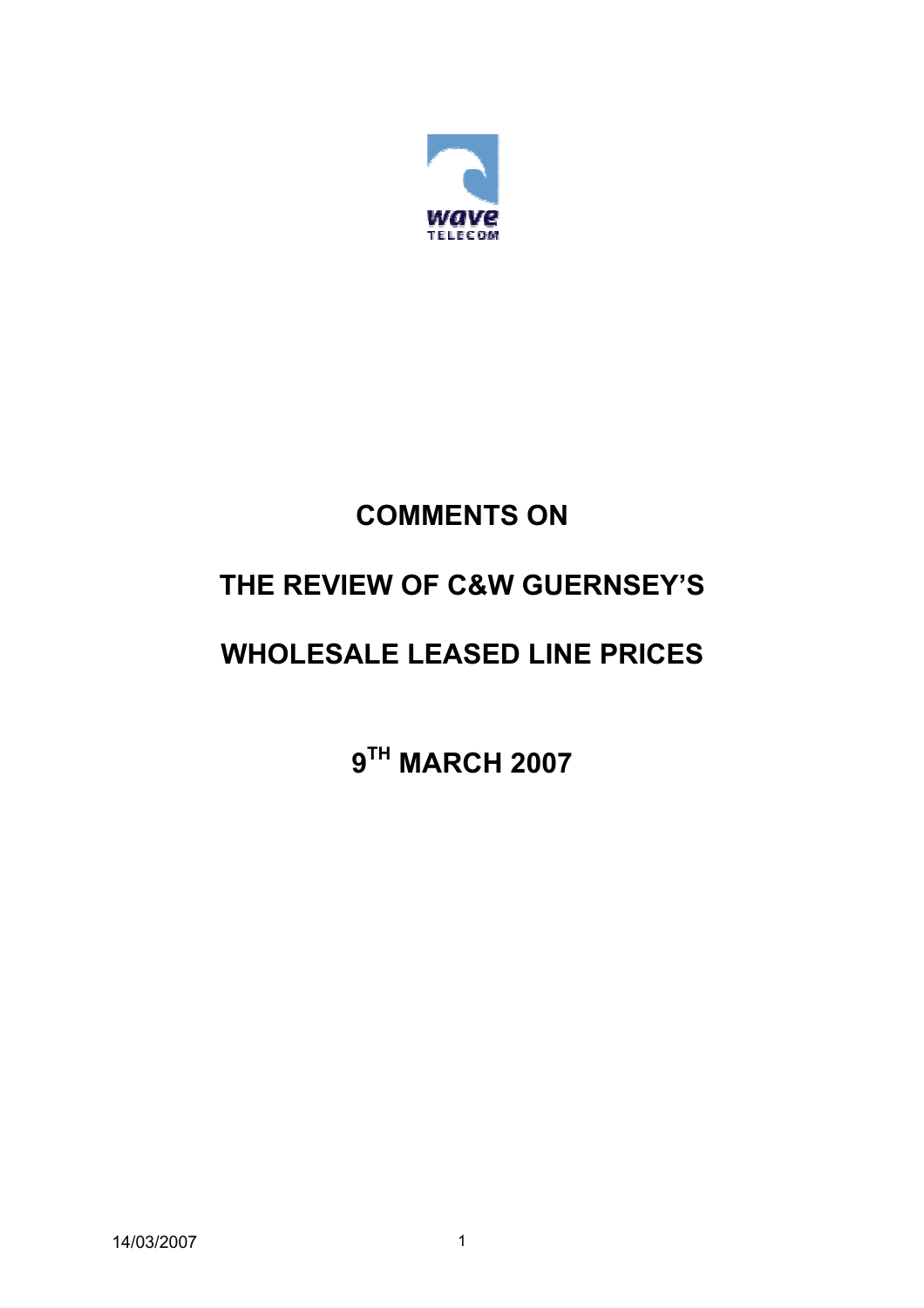## **1 EXECUTIVE SUMMARY**

- 1.1 The OUR, along with its advisors Frontier Economics, conducted a detailed review during Quarter 4 2006 on how leased lines are provided and in particular the pricing approach adopted by C&WG. The OUR has issued a consultation on leased lines in which the main issues it considers was whether to change the pricing model of wholesale on-island leased lines from retail minus to cost plus and wholesale off-island leased lines to a larger retail minus amount than currently in place.
- 1.2 Wave Telecom supports the OUR's review of leased lines, however, it has concerns that in the short term, a move to a different pricing model (such as from retail-minus to cost-plus) will disrupt the market. The reason for this view is that such a change would inevitably result in a significant revision to the entire portfolio in terms of pricing, product definition, service level agreements and terms and conditions which will tilt the competitive playing field further to the advantage of the incumbent during the transition period. Because of the number of variables involved, we believe that the pricing changes could be an interminably long process.
- 1.3 Wave is concerned that the transition process would be excessively lengthy and would prove a distraction from addressing some urgent pricing, provisioning and product issues, which in themselves favour C&WG. Moreover, the likely outcome could be a dispute. In the UK, for example, in 2001 Oftel issued a direction to BT to move its current wholesale leased line portfolio (which at the time was based on its retail offer) to a cost-plus framework. BT's new product offer, issued six months later, triggered a dispute that took almost two years to resolve, tied up substantial Oftel manpower and required a final direction that ran to almost 800 pages.
- 1.4 The intervening period was one of substantial commercial uncertainty during which operators were forced to adopt a substandard product portfolio until the matter was resolved by regulation. We argue below, that the OUR should not risk a repeat of this scenario.
- 1.5 Instead, we argue that in the meantime the OUR could concentrate on a few "quick win" issues, which will deliver short-term competitive improvements. In so doing, it will be able to address a large number of issues in the interim time before a move to a different pricing model. These "quick-win" issues are limited in number and in scope, can be implemented relatively quickly and easily, and are explained in detail below.
- 1.6 Wave Telecom also has some serious concerns over the other service elements that constitute the provision of leased lines, which it would like to be included in the review of the non-price aspects of C&WG's product offerings which is scheduled to take place in Q3 2007. However, Wave believe that a review of these aspects should take place earlier than is currently scheduled to ensure that some quick win changes can be implemented sooner rather than later. [Commercially sensitive: redacted in public version]
- 1.7 [Commercially sensitive: redacted in public version]
- 1.8 [Commercially sensitive: redacted in public version]
- 1.9 Product Issues
	- 1.9.1 Currently, C&WG does not allow wholesale on-island leased lines to be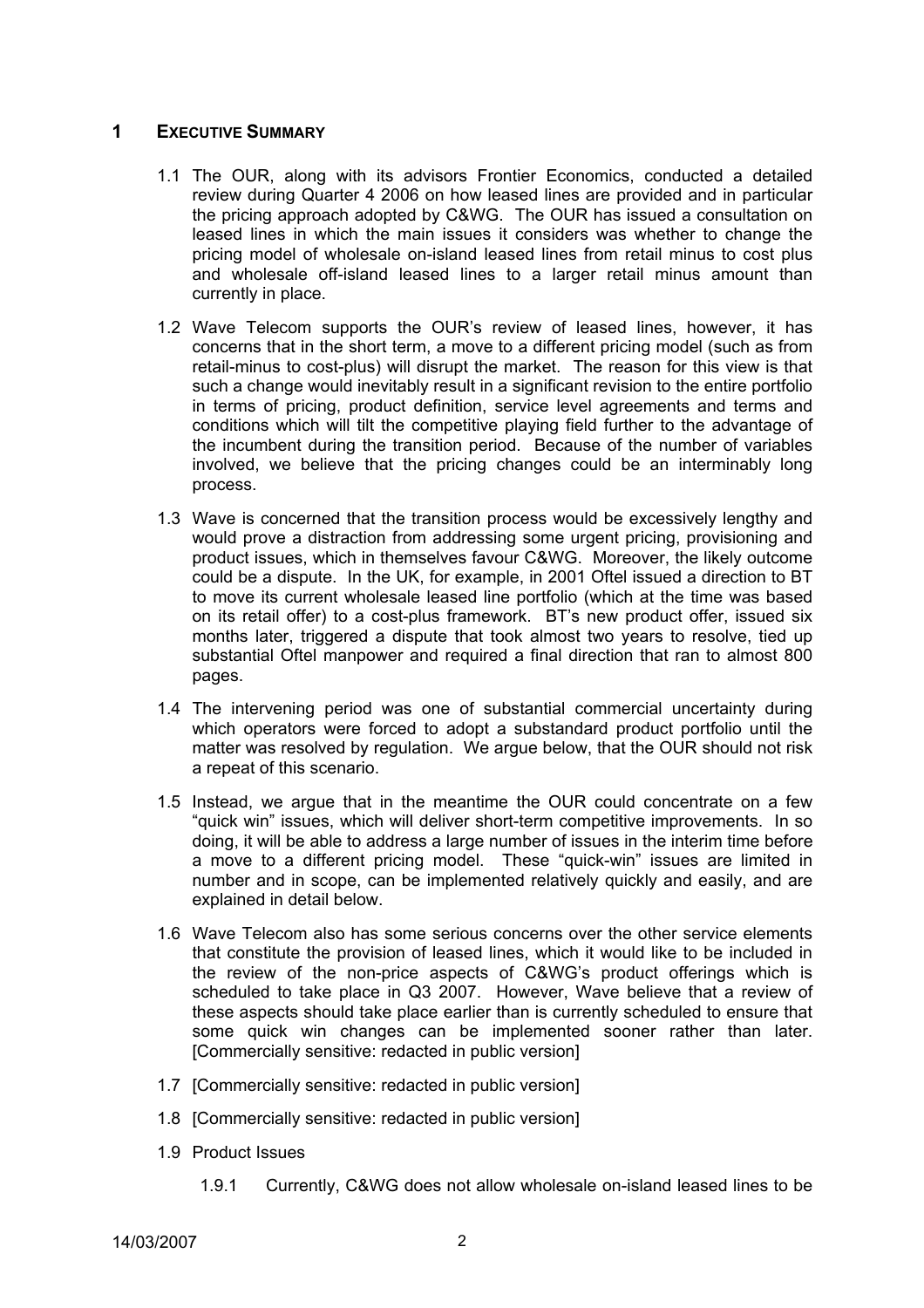delivered over Customer Sited Interconnect (CSI) links that competitors have purchased for voice. As a result, competitors are forced to purchase a costlier and less technically efficient product.

- 1.9.2 We recommend that the OUR requires C&WG to introduce a wholesale leased line variant that uses the same CSI infrastructure to achieve a lower price.
- 1.9.3 Wave recommends that the OUR directs C&WG to provide similar onisland and off-island products in its wholesale portfolio as it includes in its retail portfolio. An example of the current inequitable product status is where C&WG provide a 45Mbit/s off-island leased line in both its offisland retail and wholesale portfolios but no on-island equivalent. It is essential that OLO's have access to equivalent wholesale on-island products as C&WG retail have in its off-island portfolio to allow them to compete in the off-island leased line market as they require an on-island tail to complete the end-to-end circuit. Wave Telecom has requested that C&WG introduce a 45Mbit/s wholesale on-island leased line product however, so far, we have not received a satisfactory response and Wave believe that there are no valid technical nor commercial reasons to deny such a product.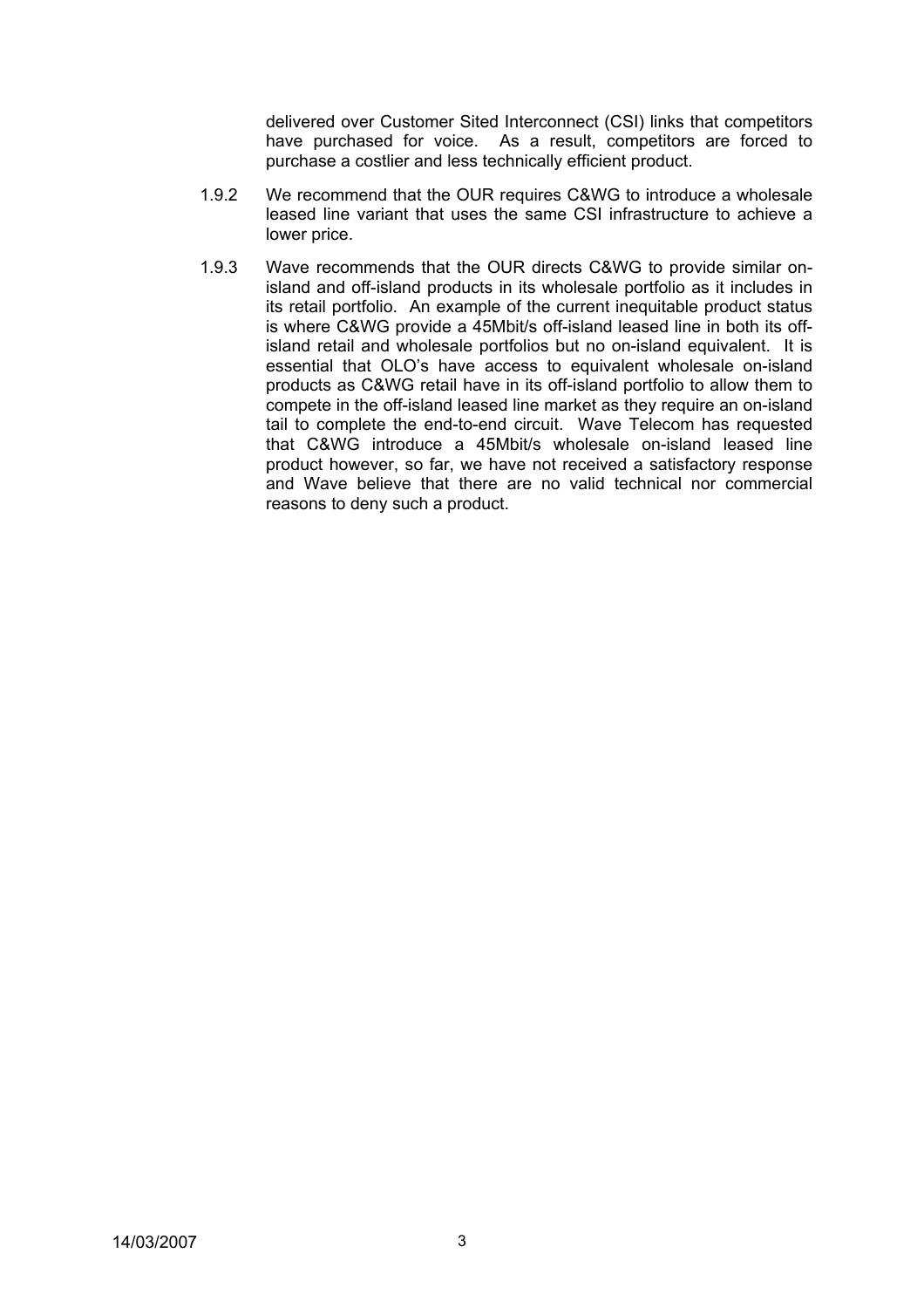## **2 INTRODUCTION**

- 2.1 The OUR has issued Consultation Document OUR 07/01 entitled 'Reviewing C&W Guernsey's Wholesale Leased Line Prices' and initially asked for responses by 5.00 pm on Friday 2nd March 2007, however this was extended for a further week until 9<sup>th</sup> March 2007.
- 2.2 Our comments are not restricted to the issue of the most appropriate pricing model (i.e. cost-plus vs. retail-minus) for wholesale leased lines but rather, we focus on pragmatic solutions to address the competition failings in the wholesale leased lines market in as efficient and timely a manner as possible. Although pricing is a very important aspect of leased lines, Wave believes that solely changing the pricing model as contemplated by the OUR is likely to prove a distraction from addressing some of the other fundamental problems with the leased lines product such as the pricing structure, service level agreements and the non availability of certain types of product. It is these latter issues which we believe are important for the efficient operation of the wholesale leased lines market in Guernsey.
- 2.3 Experience from international markets demonstrates that a regulated change in pricing model inevitably results in the entire portfolio of leased lines products being reviewed. This creates significant commercial uncertainty and delays in addressing known problems because a change in the pricing model always requires each individual component of the portfolio to be evaluated in the context of the whole.
- 2.4 Therefore, we are likely to see a long lead-time between a policy decision to change the pricing model and it being satisfactorily translated into a product offering. The OUR will be aware that leased lines are complex services and as such, substantial work – and time – is needed to translate a high-level policy decision into a fully priced product offer. Furthermore, international experience has shown that, as a result of the product's complexity, it can be extremely difficult in practice to audit a leased line price list to confirm whether it does – or does not – comply with a high-level pricing standard.
- 2.5 Fully aware of this, an incumbent operator when faced with a seemingly harsh policy decision – will often design the pricing menu in such a way as to ensure superficial compliance (for example by charging low circuit rental charges), but in reality it either:
	- Makes up the difference by increasing prices for ancillary services. These are often buried deep in a price list that stretches for tens of pages, covering hundreds of items; or
	- (Related to the above) includes so-called "deal killers" that are designed to reduce the product's attractiveness.
- 2.6 This behaviour has been witnessed in most major European countries. Specifically, in the UK, Oftel was called upon to resolve a dispute between BT and its rivals over the fine detail of the Partial Private Circuit product offer. Oftel's decision took nearly two years and its final determination ran to nearly 800 pages.
- 2.7 Many European countries have seen the creative use of "deal-killers", which have accompanied the introduction of cost orientation by the regulator. In Germany, for example, deal killers involved a lack of satisfactory SLAs, extremely poor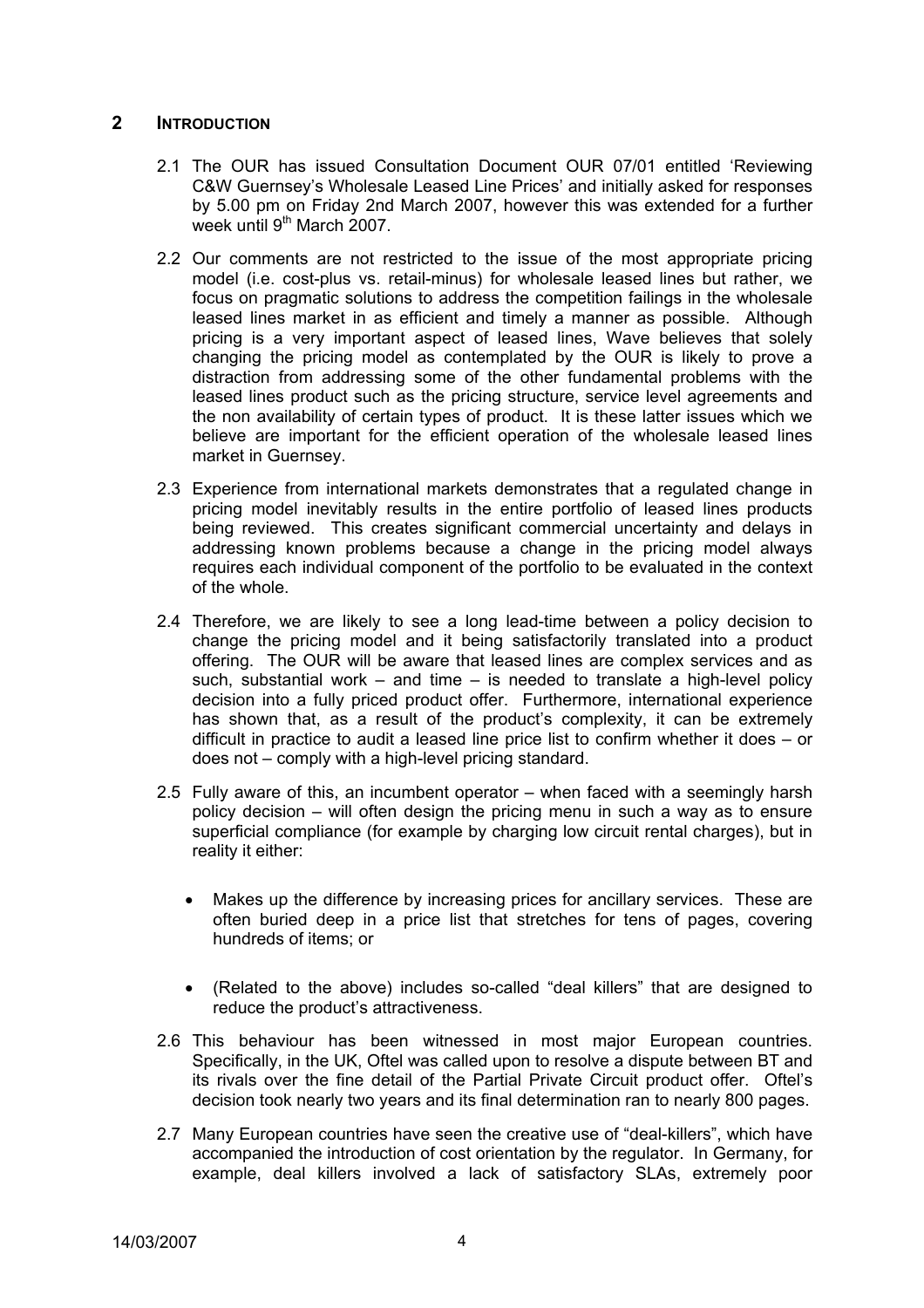provisioning performance and technical problems, which in combination have prevented operators from using the wholesale product (known as "CSV"). Instead, carriers use the retail product "SFV", rendering the regulator's action irrelevant. In France, the introduction of cost orientation was accompanied by the imposition of migration requirements that were so onerous that alternative operators decided not to use the product. Migration requirements in The Netherlands were similarly onerous. In the UK, deal killers included the use of exorbitant equipment charges, (which more than cancelled out the very low rental charges), artificially preventing the mixing of voice and leased lines over the same infrastructure, poor SLAs and the refusal to provide a high-availability wholesale product (which had long been available as a retail product).

- 2.8 A policy decision of a fundamental nature such as moving from retail-minus to cost-plus – would effectively require C&WG to redesign its entire pricing model. This carries with it the risk that, just like BT in the UK, C&WG sees it as an opportunity to introduce subtle changes to the pricing model that reduces its attractiveness and/or increases its effective price. As explained above, experience in EU countries has shown that a newly designed product offer can incorporate flaws that are so numerous and insidious in nature that the task of resolving them can become intractable for the regulator, whilst operators are left for several years with non-functioning, semi-functioning or over-priced products.
- 2.9 While pricing is a key issues we argue that in the meantime the OUR could concentrate on a few "quick win" issues, which will deliver short-term competitive improvements with a change to the pricing regime following on from it. [Commercially sensitive: redacted in public version]

## **3 PRICING STRUCTURE**

3.1 Part IV of C&WG's Fixed Telecoms Licence includes a number of conditions that are applicable to licensees that have a dominant position in a relevant market. Condition 26 of C&WG's fixed telecoms licence states the following:-

*"26.2 The Licensee shall offer to lease out circuits to other licensed operators on terms that are no less favourable than those on which the Licensee makes equivalent leased circuits available to its Associated Companies or its own business divisions."*

This non-discrimination condition is intended to prevent various forms of "squeeze". A squeeze is said to occur where an efficient<sup>[1](#page-4-0)</sup> access seeker is unable to offer a retail service that is sufficiently competitive with the access provider's retail offering because the margin between the two is insufficient. In theory, a squeeze can involve several dimensions, including price and quality (amongst others). In this section we are concerned with the price dimension. [Commercially sensitive: redacted in public version]

3.2 As regards price squeeze, it is well understood that a non-discrimination condition (such as Condition 26), though necessary, is not sufficient to prevent price squeeze. For example, an access provider can impose a price squeeze whilst adhering to a non-discrimination condition by rebalancing its tariffs so as to earn

<span id="page-4-0"></span> $\overline{\phantom{a}}$  $1$  The definition of "efficient" in this context is a matter of some controversy and different definitions have been used by regulators depending on their objectives. For example, some regulators have defined "efficient" to mean "as efficient as the access provider". Regulators use this definition in situations in which they prefer cost efficiency to maximum competitive entry. In other cases, regulators have defined "efficient" as meaning "the retail costs incurred by a reasonably efficient new entrant". Regulators use this definition in situations in which they prefer ease of competitive entry to low cost.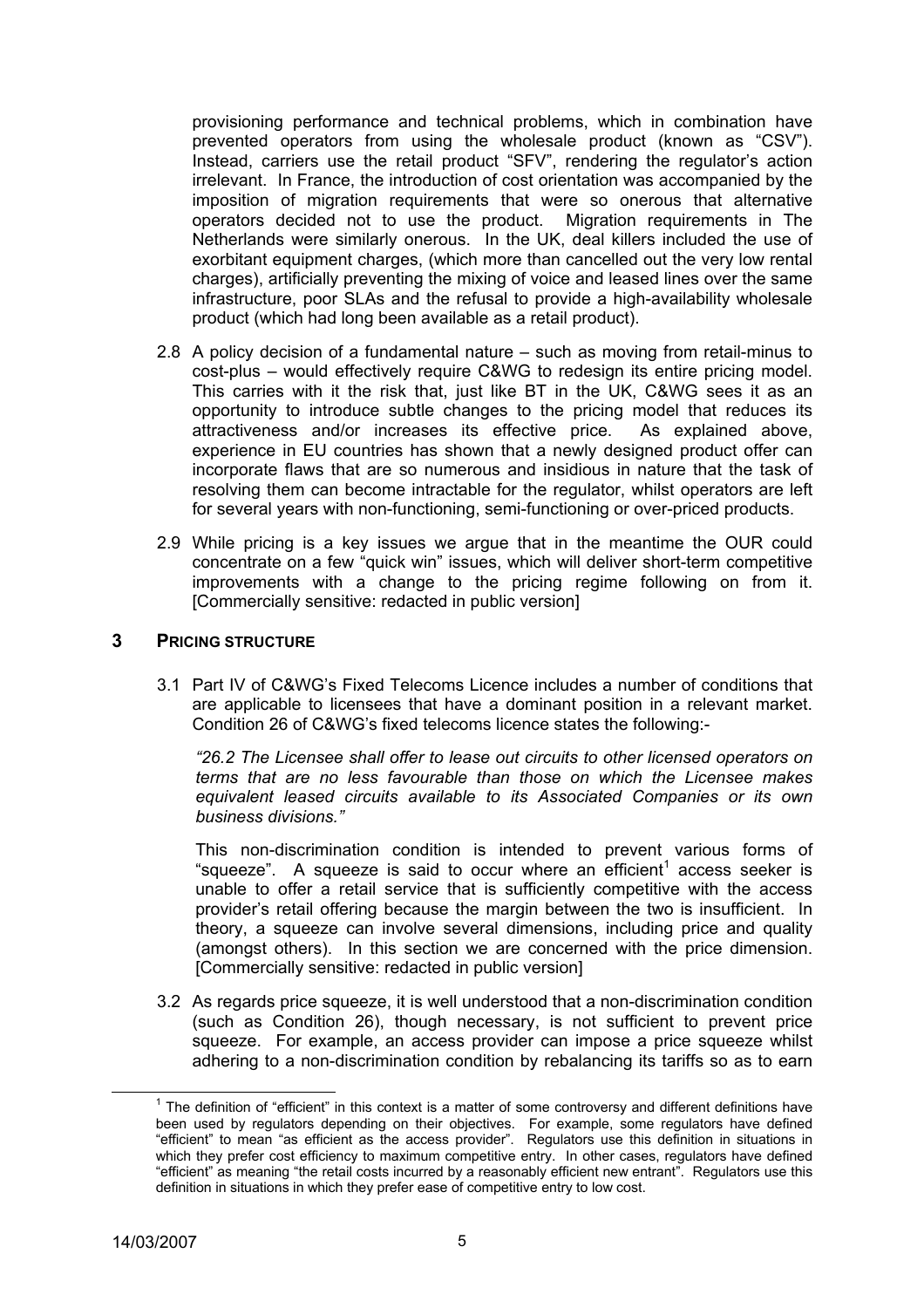supernormal profit in the wholesale division. Therefore, a non-discrimination condition needs to be supplemented with action to prevent price-squeeze.

- 3.3 In the presence of an apparent price squeeze, it is impossible for an access seeker such as Wave Telecom to know whether the reason for this is that the non-discrimination condition has been breached, or whether the access provider is earning insufficient margins at the retail level. Therefore, in our comments, we do not attempt to distinguish between the two. Instead, we refer to the presence of apparent price squeezes, resulting from C&WG's wholesale and retail pricing structure, where we believe they exist and make recommendations to resolve the problem.
- 3.4 [Commercially sensitive: redacted in public version]
	- 3.4.1 In the C&WG wholesale leased line portfolio, shift charges apply to onisland circuits. However, they do not apply to off-island circuits. For example:
		- they are not applied to Guernsey end shifts in either the 2 Mbit/s or 45 Mbit/s Guernsey to London circuits on the Longline Aggregate; or
		- the circuits provided between Jersey and Guernsey on the CIEG.

However, C&WG apply shift charges to on-island:

- Fibre Link;
- Kiloline;
- Megaline; and Nx64 leased lines.
- 3.4.2 [Commercially sensitive: redacted in public version]
- 3.4.3 The fact that charges are only applied to on-island shifts has the effect of raising C&WG's rivals' costs in the provision of off-island circuits because its competitors' off-island circuits usually require an on-island component supplied by C&WG.
- 3.4.4 Our recommendation is that the OUR requires C&WG to abolish wholesale shift charges for on-island circuits immediately. This would represent a major improvement to the leased lines pricing framework in Guernsey that could be implemented very quickly and easily without the inevitable delays and commercial uncertainty that would result from changing the entire pricing model. The current pricing framework provides C&WG with ample returns, as detailed at 4.2 of the "Reviewing C&W Guernsey's Wholesale Leased Line Prices Consultation Paper:-

"Based on data from C&WG's 2005-06 regulatory accounts, Frontier Economics estimate that C&WG earned a rate of return on its retail leased lines of 66% in 2005-06"

If this is the case, anti-competitive and discriminatory charges such as C&WG's on-island shift charges can easily be abolished without requiring it to rebalance prices elsewhere.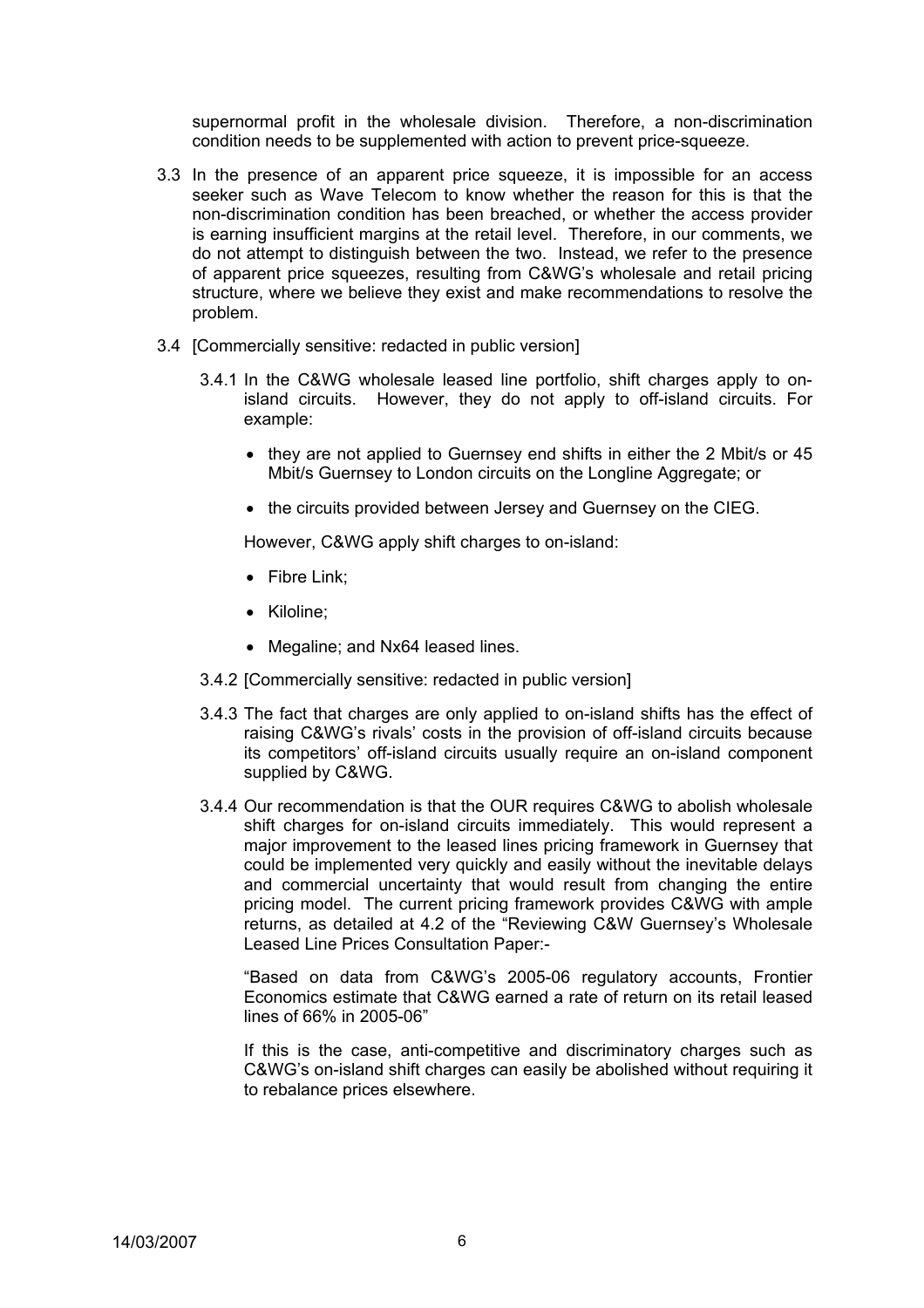- 3.5 Term discounts
	- 3.5.1 Currently, C&WG offers term discounts on off-island circuits to its retail customers. However, it does not offer term discounts on its wholesale offisland products nor does it offer term discounts on its retail or wholesale on-island products. This effectively places competitors in a price squeeze for two reasons. First, in most cases competitors must purchase on-island circuits in order to provide an off-island service. Second, in some cases, even competitors that operate their own infrastructure (Wave Telecom, for example) must purchase off-island circuits from C&WG when retail customers require it for the sake of providing diversity. In these situations, competitors suffer a price squeeze versus C&WG for off-island circuits. In this scenario as the current wholesale off-island portfolio does not include term discounts, OLOs are disadvantaged in terms of the pricing they can offer a customer as the margin between retail and wholesale pricing is nonexistent on 3 year term contracts to London, for example. To address these two forms of price squeeze, one option would be to require C&WG to offer the same term discounts on wholesale circuits. This would involve requiring C&WG to offer the same discounts on wholesale on-island circuits (as these are essential components for competitors to provide offisland circuits). It would also involve requiring C&WG to offer the same discounts on wholesale off-island circuits because competitors purchase these to provide their customers with a resilient service.
	- 3.5.2 In theory, an alternative option might be to prevent C&WG from offering discounts at the retail level. However, this option could be seen as overly intrusive as it amounts to a direct constraint on price competition at the retail level which, if the wholesale market is functioning effectively, should not be necessary.

Therefore, we recommend that the OUR:

- Requires C&WG to offer the same percentage term discounts on its wholesale on-island leased lines service as it does to its retail off-island service; and
- Requires C&WG to offer the same percentage term discounts on its wholesale off-island leased lines service as it does to its retail off-island service.

This pricing change could be implemented very quickly and easily without the likelihood of major delays and commercial uncertainty that would result from a thorough revision of the pricing model.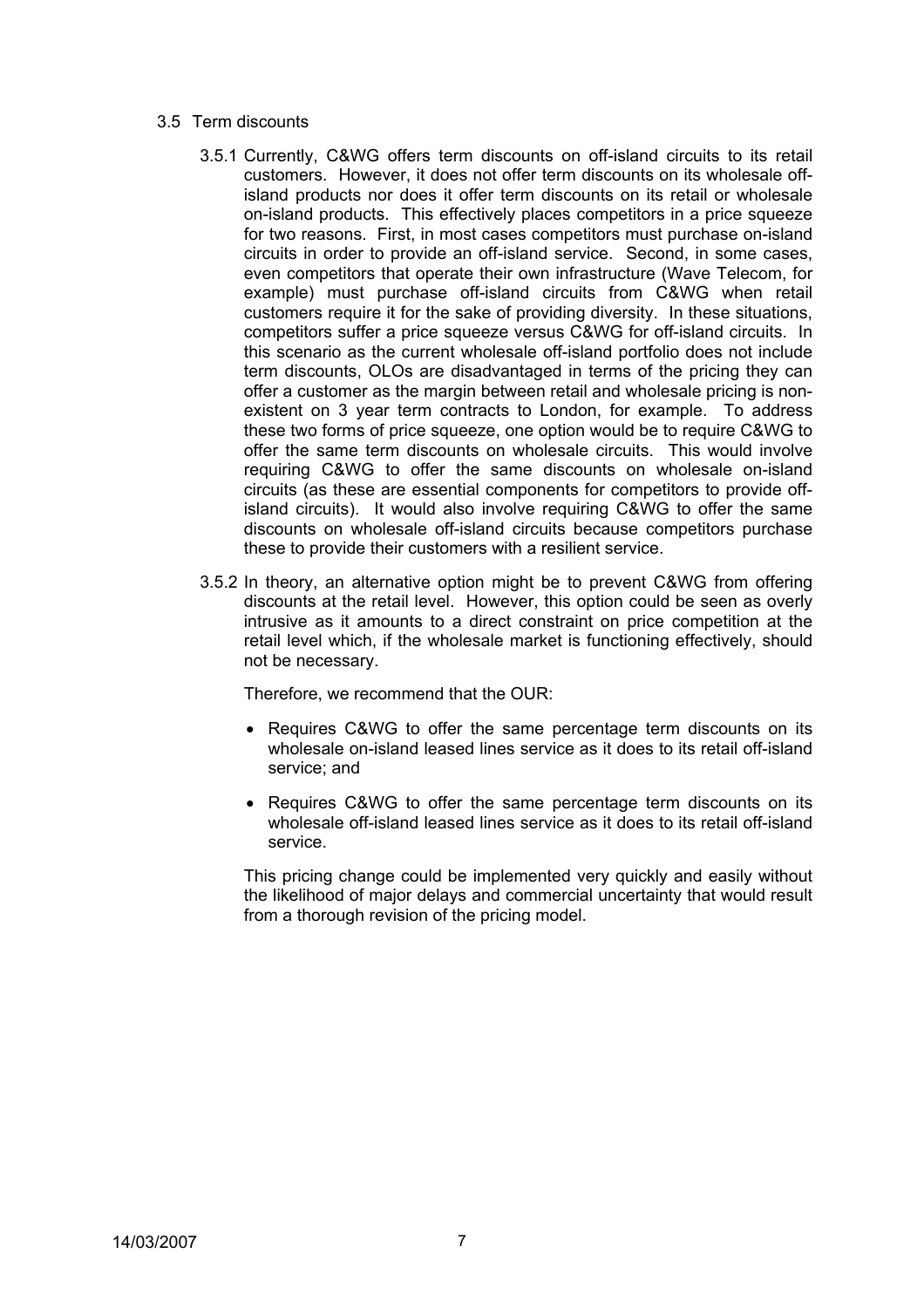- 3.6 Component pricing structure
	- 3.6.1 Currently, a wholesale on-island circuit is priced identically to a retail endto-end circuit. The on-island wholesale leased line product is priced as if it involved two local tails. However, in many instances a second local tail is not required, as the circuit is being provided, in the Wave scenario, directly into the Wave Point of Presence ("POP"). To maximise efficiency, the Point of Connection ("POC") end of the leased line should be delivered using the same bearer circuit as is used for voice. This is the Customer Sited Interconnect (CSI) product purchased under the Reference Offer (RO).
	- 3.6.2 If an OLO has invested in costly CSI infrastructure to interconnect with C&WG, they currently cannot utilise it fully to provide leased line services to its customers. If OLOs were able to use the CSI infrastructure, they could simply purchase an on-island tail circuit from C&WG to provide a full end-to-end circuit from the customer's Guernsey premises to an off-island destination. This should be a more cost effective option, however, this highlights a further problem, which is that the supposedly cost-oriented price of a CSI in the RO significantly exceeds efficiently incurred costs. The table below shows a comparison of C&WG wholesale prices for a Guernsey on-island 2 Mbit/s circuit and the charge to connect a 2 Mbit/s port on the CSI Link:-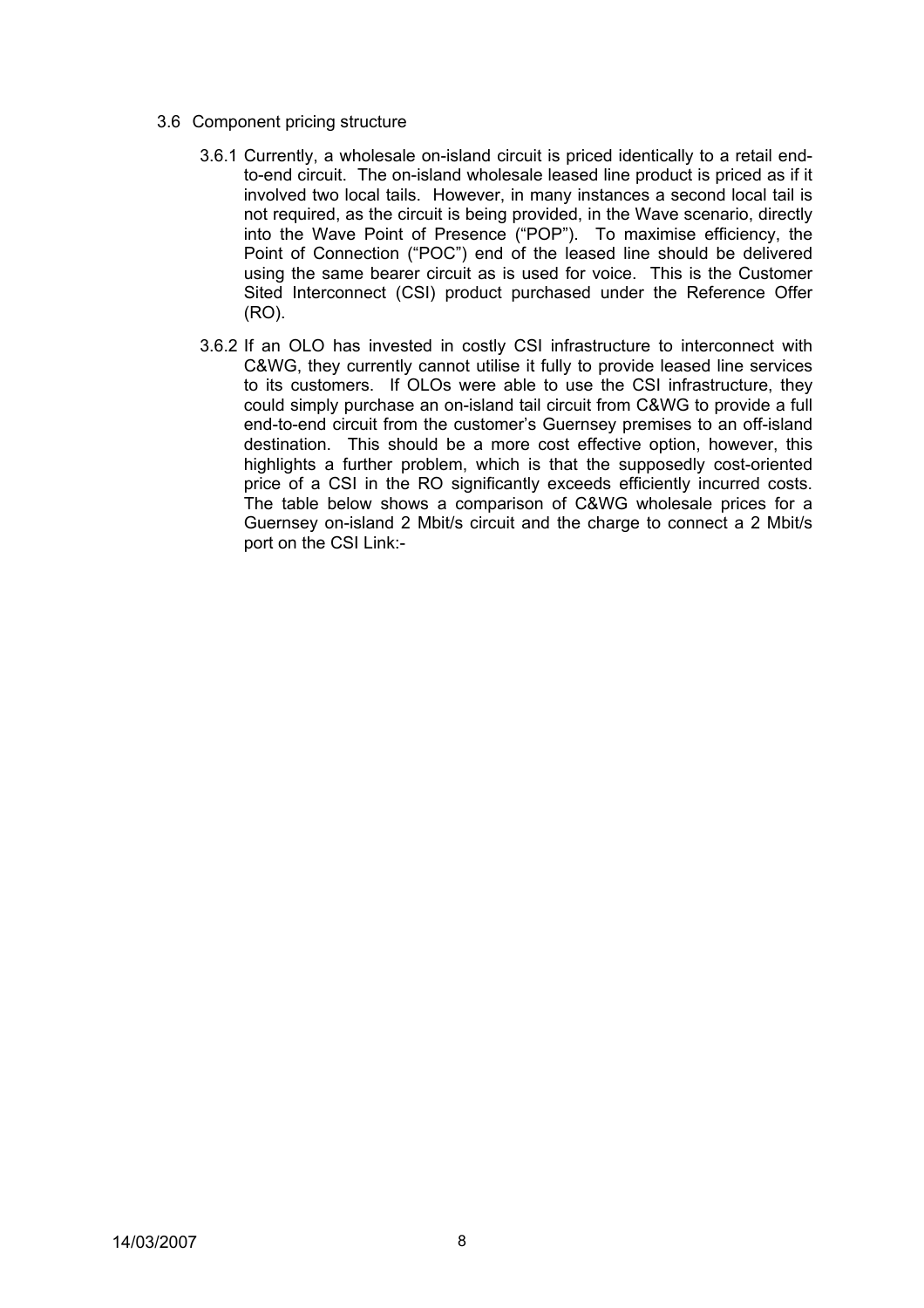| Service                                            | Connection<br>Charge | Quarterly<br>Rental<br>Charge | Assumed<br>Pricing<br>Methodology |
|----------------------------------------------------|----------------------|-------------------------------|-----------------------------------|
| 2 Mbit/s on-island Circuit<br>(same exchange)      | Nil                  | £460.00                       | Retail minus<br>9.1%              |
| 2 Mbit/s on-island Circuit<br>(different exchange) | Nil                  | £828.00                       | <b>Retail minus</b><br>9.1%       |
| 2 Mbit/s CSI Link Port                             | £2,044.59            | £829.96                       | <b>Cost Plus</b>                  |

- 3.6.3 Technically, the 2Mbit/s CSI Link Port (or equivalent) involves a subset of the infrastructure used for providing a 2Mbit/s end-to-end leased line. But whilst supposedly cost oriented, it is much more expensive, particularly when considering the connection charge. But ignoring the connection charge for one moment, the rental charge should be very much lower because it does not involve a local tail, which is the most expensive component of a leased line. An end-to-end leased line involves two.
- 3.6.4 Reopening the RO costing process to address this problem would be excessively time consuming. Therefore, we recommend that the OUR directs C&WG to:
	- develop a reasonable charge for the CSI link; and
	- deliver the POC end of the leased line using the same infrastructure.
- 3.6.5 The problem is how to verify whether any such price is reasonable without reopening the RO costing process. To see whether the proposed price is in the right ballpark, we can use a simple and approximate "rule of thumb", sometimes employed by engineers and cost modellers. The rule is that increasing the bandwidth of a circuit by a factor of n roughly increases cost by a factor of the square root of n.
- 3.6.6 The existing price of a 2Mbit/s wholesale leased line where each end is delivered from a different exchange is £828 per quarter. Using our rule of thumb, and assuming that the main-link is a 2Mbit/s path provided over a 155Mbit/s SDH ring we can disaggregate the price into the proportions attributable to each component. A 155Mbit/s SDH ring has 63 times the capacity of a 2Mbit/s circuit. Our rule of thumb tells us that its cost should therefore be approximately equal to the square root of 63, or 7.94.times the cost of an individual 2Mbit/s circuit. In other words, the cost of a 2Mbit/s path over a 155Mbit/s circuit is about 0.12 that of a 2Mbit/s circuit (7.94/63). Therefore, the £828 quarterly rental can be disaggregated into £389 for each local end and £49 for the main link.
- 3.6.7 Using this methodology, we can derive a price for a 2Mbit/s wholesale leased line delivered to a different exchange and provided over a 155Mbit/s CSI link. The price attributable to the CSI link, which would replace one of the local ends, would be £49 per quarter. The total price of the wholesale leased line would be £488 per quarter.
- 3.6.8 As with all pricing issues discussed in this submission, it is important that this anomaly is addressed as soon as possible to ensure that competition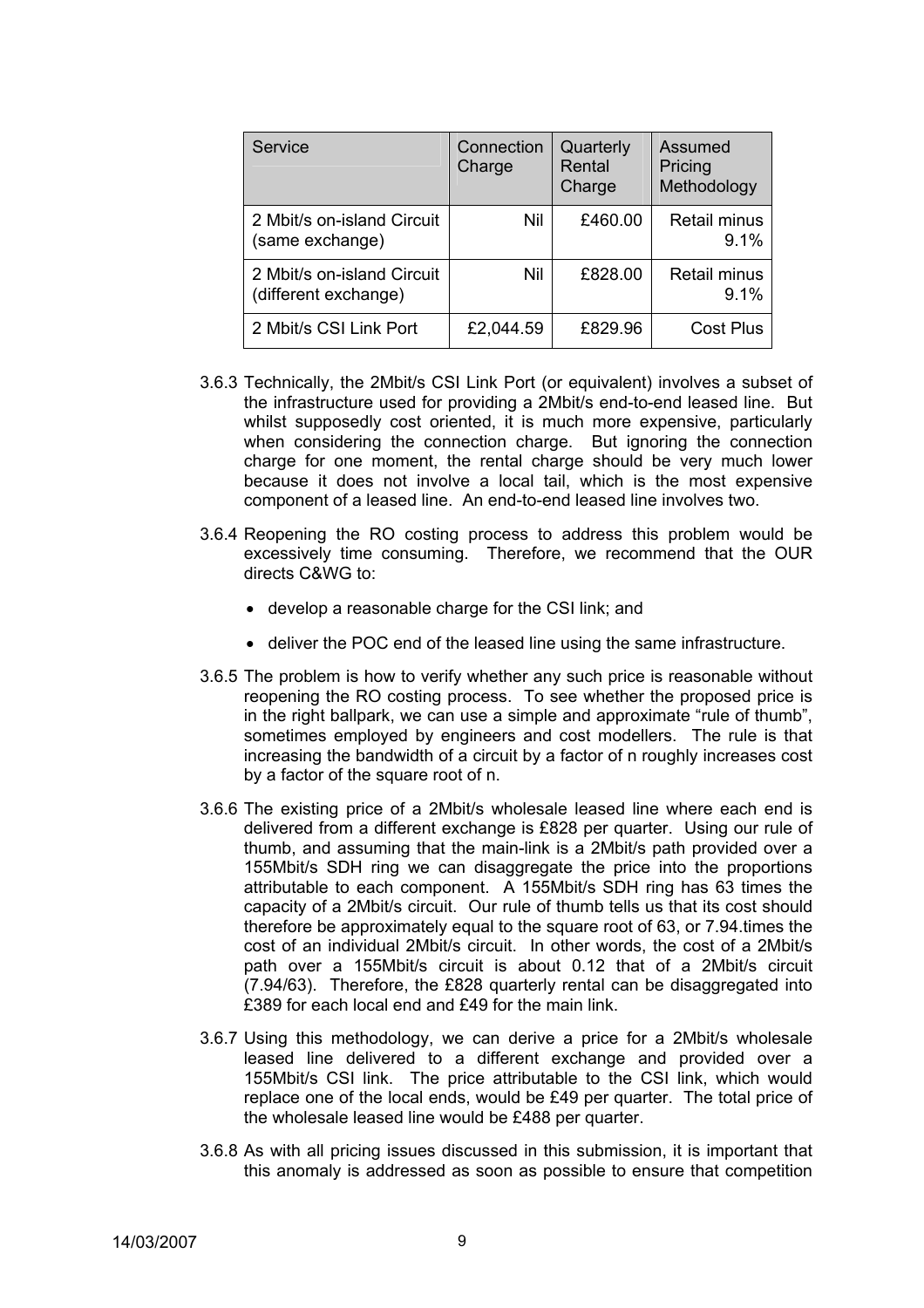is not irreparably damaged.

## **4 SERVICE LEVEL AGREEMENTS (SLAS)**

- 4.1 Quality of supply is a very important dimension to the leased lines product. It is often ignored however because "quality" is less easily definable and controllable than pricing. In terms of leased lines, there are three principal components of quality of supply:
	- Delivery lead times:
	- Availability rate (given as a percentage); and
	- Fault repair times (number of hours).
- 4.2 [Commercially sensitive: redacted in public version]
- 4.3 [Commercially sensitive: redacted in public version]
- 4.4 SLAs came to the fore in November 2001 when a consortium of pan-European operators wrote an open letter to Commissioners Liikanen and Monti highlighting the issue. $2$  Around the same time, a representative of the consortium of pan-European operators was invited to speak at the ONP Committee to discuss the problem and recommendations for addressing it.<sup>[3](#page-9-1)</sup>
- 4.5 [Commercially sensitive: redacted in public version]
- 4.6 The table below details some of the issues that regulators in other jurisdictions have encountered with regard to provisioning performance, together with measures they have adopted. We recommend that OUR considers these in its review of C&WG's wholesale SLA in Guernsey, in the event that any of these problems are found.

**EXECTED THE EXECTED FOR THE EXECTED**<br><sup>2</sup> A Commission memorandum on the letter can be found at the following URL:

<span id="page-9-0"></span>[http://ec.europa.eu/comm/competition/antitrust/others/sector\\_inquiries/leased\\_lines/response\\_to\\_concerns/mem](http://ec.europa.eu/comm/competition/antitrust/others/sector_inquiries/leased_lines/response_to_concerns/memorandum.pdf) [orandum.pdf](http://ec.europa.eu/comm/competition/antitrust/others/sector_inquiries/leased_lines/response_to_concerns/memorandum.pdf)

The Commissioners' reply can be found at the following URL:

[http://ec.europa.eu/comm/competition/antitrust/others/sector\\_inquiries/leased\\_lines/response\\_to\\_concerns/joint\\_r](http://ec.europa.eu/comm/competition/antitrust/others/sector_inquiries/leased_lines/response_to_concerns/joint_reply.pdf) [eply.pdf](http://ec.europa.eu/comm/competition/antitrust/others/sector_inquiries/leased_lines/response_to_concerns/joint_reply.pdf)<br><sup>[3](http://ec.europa.eu/comm/competition/antitrust/others/sector_inquiries/leased_lines/response_to_concerns/joint_reply.pdf)</sup> A copy of the presentation can be found at the following URL:

<span id="page-9-1"></span>

[http://forum.europa.eu.int/Public/irc/infso/onp/library?l=/presentations/llectalane1\\_ppt/\\_EN\\_1.0\\_&a=d](http://forum.europa.eu.int/Public/irc/infso/onp/library?l=/presentations/llectalane1_ppt/_EN_1.0_&a=d)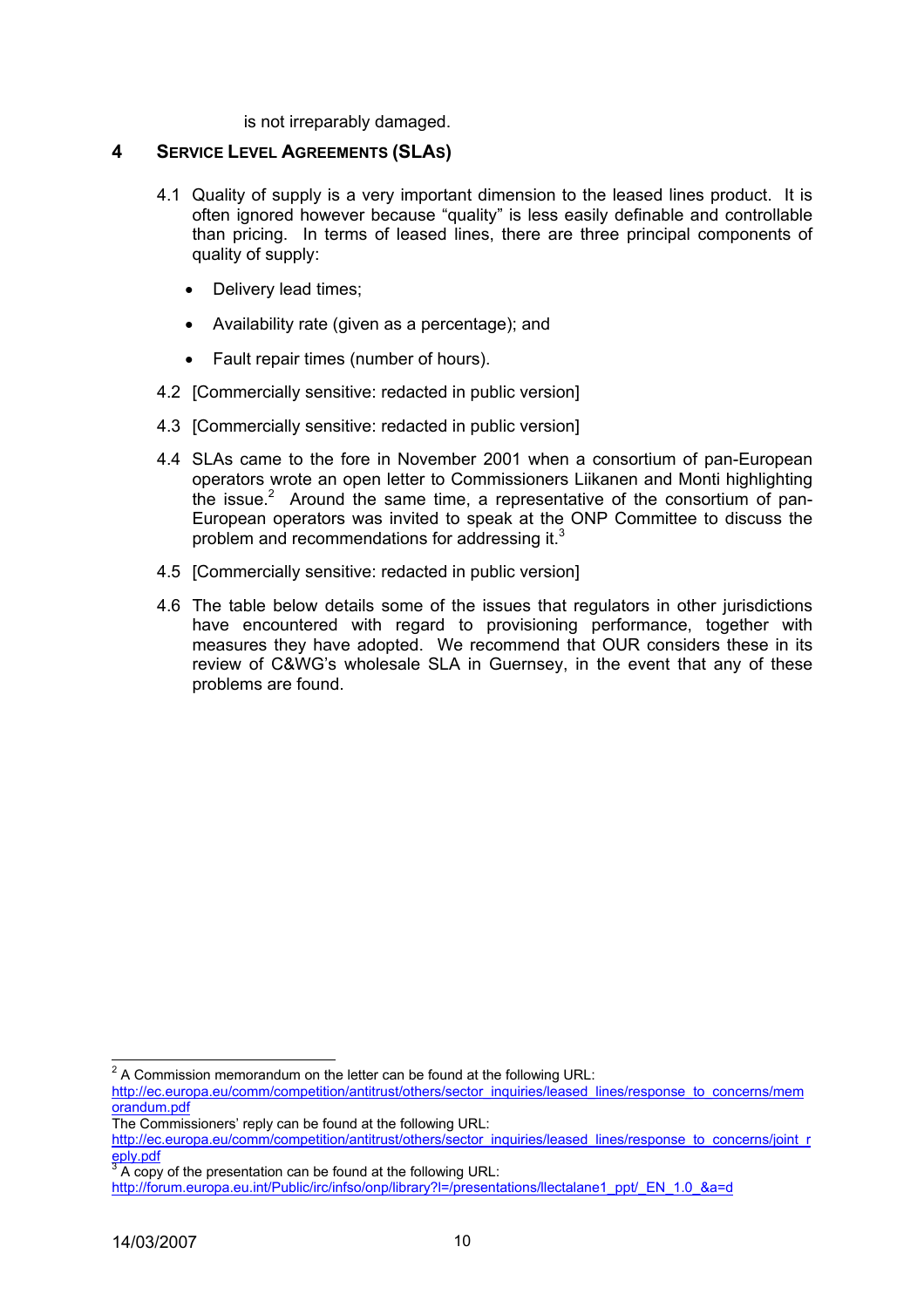| <b>Issue</b>                                                                                                                                                                                                                                                                                     | <b>Regulatory solution adopted</b>                                                                                                                                                                                                                                                                                |  |
|--------------------------------------------------------------------------------------------------------------------------------------------------------------------------------------------------------------------------------------------------------------------------------------------------|-------------------------------------------------------------------------------------------------------------------------------------------------------------------------------------------------------------------------------------------------------------------------------------------------------------------|--|
| Delivery performance breaches SLA<br>commitments                                                                                                                                                                                                                                                 | Revision of the SLA to include severe penalties<br>for underperformance                                                                                                                                                                                                                                           |  |
| Lack of expedite facility (a retail customer can<br>often place a special request to expedite an order<br>that is required urgently). An incumbent will often<br>strive to meet the request for a retail customer<br>but not for a wholesale customer                                            | SLA includes a prevision to expedite a small<br>proportion (e.g. 10%) of orders. Lead times for<br>these would be 50% of standard lead times                                                                                                                                                                      |  |
| Discriminatory provisioning performance                                                                                                                                                                                                                                                          | KPI reporting requirements whereby the<br>incumbent is required to report to the regulator its<br>delivery lead times to its retail customers and its<br>wholesale customers.                                                                                                                                     |  |
| Incumbent activates the leased line but does not<br>inform the wholesale customer                                                                                                                                                                                                                | The leased line is not considered activated until<br>the customer is informed                                                                                                                                                                                                                                     |  |
| Incumbent claims never to have received a<br>leased line order                                                                                                                                                                                                                                   | Incumbent is required to send an order<br>acknowledgement on return so the operator<br>knows in reasonable time whether the order has<br>been received                                                                                                                                                            |  |
| Entrant does not know when the predicted<br>"Ready for Service" (RFS) date is until the last<br>minute so they cannot update their retail<br>customer on the status of their order                                                                                                               | Final order confirmation (FOC) must be sent to<br>the wholesale customer e.g. 5 days after<br>receiving the order with a firm RFS date                                                                                                                                                                            |  |
| Misuse of "Customer Not Ready" (CNR) codes.<br>A CNR code means that a leased line was not<br>delivered for some reason due to the fault of the<br>wholesale customer or their retail customer. It<br>was commonly used as a "catch-all" phrase to<br>cover-up acts of "strategic incompetence". | A CNR code must be accompanied by a detailed<br>reason that can be verified.                                                                                                                                                                                                                                      |  |
| SLA delivery lead times are too long                                                                                                                                                                                                                                                             | Delivery lead times are benchmarked against<br>best practice to discover the shortest lead times<br>that can reasonably be expected. SLA is<br>adjusted to reflect the benchmarks.                                                                                                                                |  |
| To receive the promised lead-times, operators<br>often had to fulfil onerous forecasting obligations,<br>which in many cases were impossible to achieve.<br>Failure to fulfil forecasting obligations would<br>release the incumbent from its SLA commitments                                    | In most cases regulators found forecasting<br>requirements in principal to be reasonable.<br>However, regulators have found specific<br>obligations to be unreasonable and<br>disproportionate, and required them to be<br>changed to reflect the actual difficulties resulting<br>from forecasting inaccurately. |  |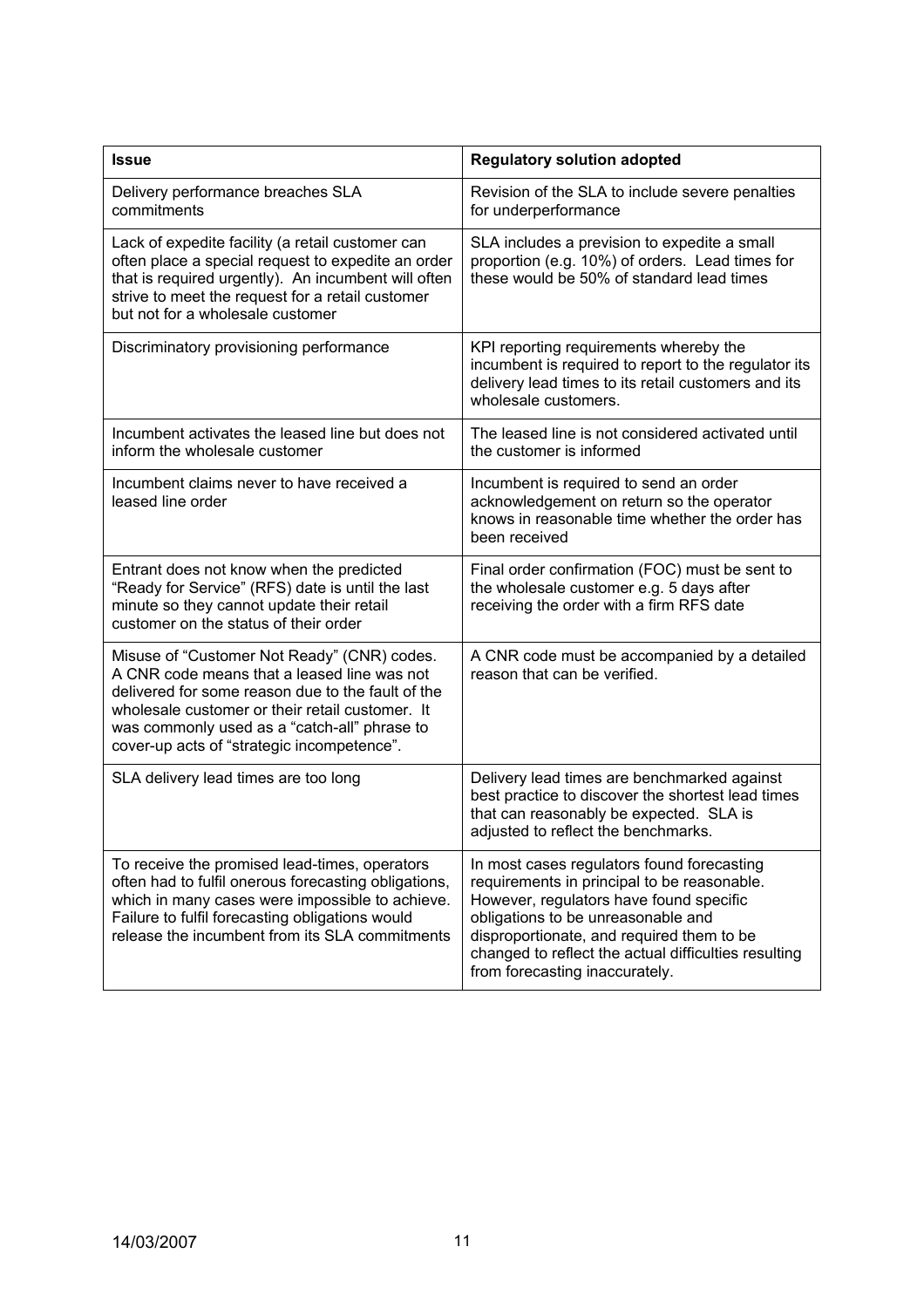- 4.7 [Commercially sensitive: redacted in public version]
- 4.8 C&WG's retail and wholesale SLAs
	- 4.8.1 On the surface, C&WG's wholesale SLA appears reasonably satisfactory. For example, it includes a process definition, procedures for delivering final order confirmation (FOC), ready for service (RFS), a process for reporting an invalid order, a defined process for "non-standard" order and service performance reports. It also includes reasonable maximum delivery  $leq<sup>4</sup>$  $leq<sup>4</sup>$  $leq<sup>4</sup>$  (20 days for 2Mbit/s digital circuits).
	- 4.8.2 Comparing C&WG's wholesale SLA with its retail SLA also leads superficially to the conclusion that the difference between the two is reasonable. For example, the maximum (100%) lead-time for 2Mbit/s retail digital leased lines is 30 days. This compares with the maximum lead-time (95%) of 20 days in the wholesale SLA. [Commercially sensitive: redacted in public version]. Further, there is nothing in the SLA or the associated regulation to allow C&WG to be adequately monitored to ensure its provisioning performance does not become discriminatory.
	- 4.8.3 A second problem with the SLA is that penalties for under performance are insufficient. For example the C&WG wholesale SLA requires it to pay £50 per late FOC. In the UK this was a matter of much debate. In the end, Oftel concluded that first, the level of compensation should be judged on the basis of the loss suffered by the alternative operator.
	- 4.8.4 and second, that the compensation should be 7% of the monthly rental payable per day's delay in issuing the FOC.
	- 4.8.5 Further, the C&WG penalty for provisioning delay is only 2% of monthly circuit rental per day of delay. In the UK, Oftel concluded that it should be 5%. Again, Oftel believed the level of compensation should be judged on the basis of the loss suffered by the alternative operator resulting from provisioning delay. Oftel further required BT to include in its SLA that the compensation should not prevent an operator suing for liquidated damages resulting from provisioning delays.
	- 4.8.6 A third problem with the SLA is that it includes no process for expediting wholesale circuits. In many cases a retail customer requiring urgent installation will contact the incumbent requesting an expedite. The incumbent will normally use best endeavours to meet this request and the circuit will be delivered in a substantially shorter timeframe. However, experience has shown that incumbent operators are much less forthcoming when receiving similar requests from wholesale customers. Some regulators (eg Oftel) addressed this problem by introducing an order expedite process into the SLA whereby an expedited circuit can be provisioned in 50% of standard leadtimes. The process allows a wholesale customer to expedite a small percentage e.g. 10% of all monthly orders.
- 4.9 Recommendations

Our recommendations are that OUR issues a consultation on leased lines quality of supply. Prior to the consultation, the OUR should:

<span id="page-11-0"></span> <sup>4</sup> The "maximum" delivery leadtimes quoted are actually for 95% of circuits. The remaining 5% is intended to cover instances in which new infrastructure build is required.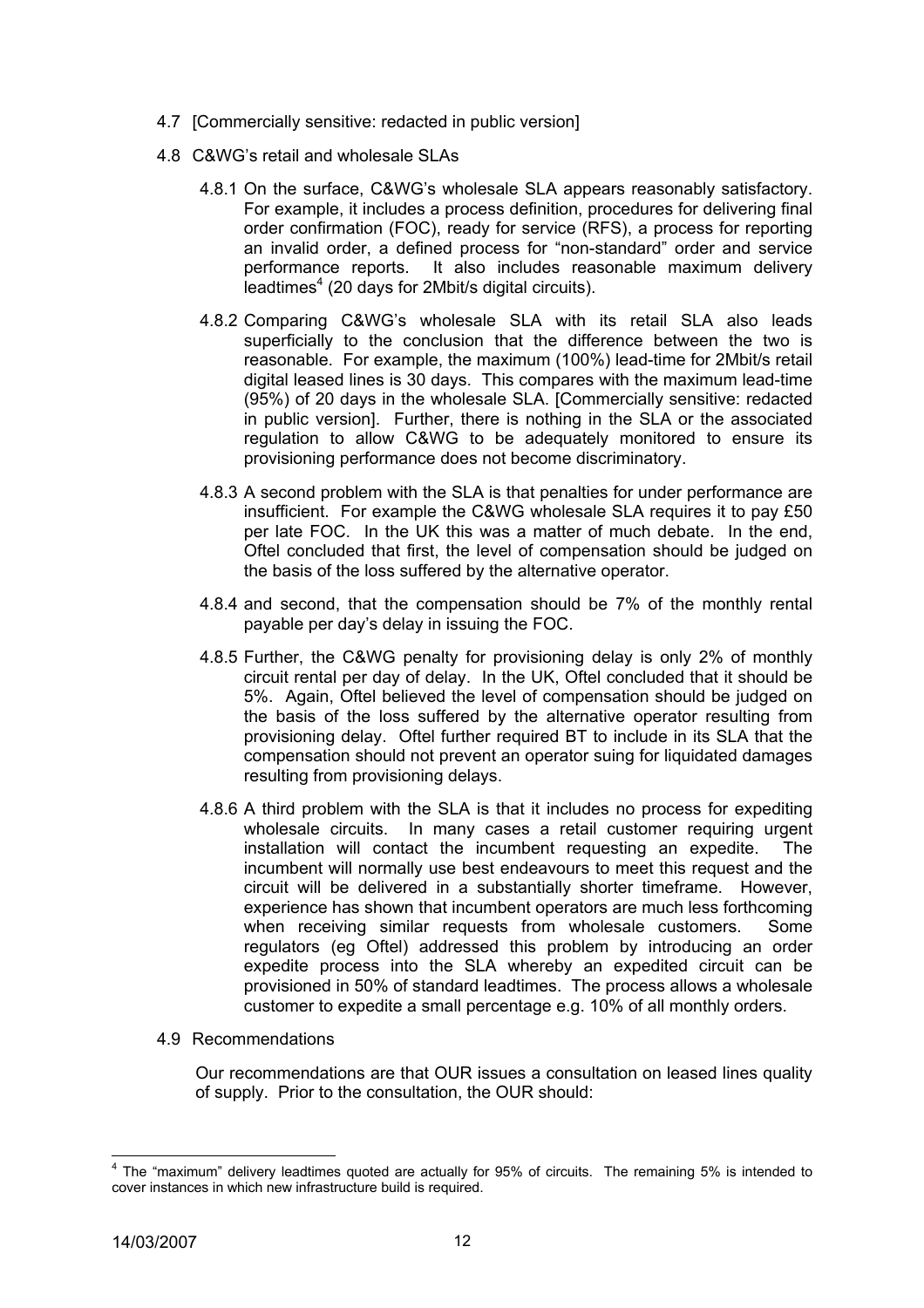- Benchmark C&WG's provisioning performance against similarly sized incumbent operators such as Jersey Telecom, Kingston Communications, etc. The benchmarks conducted should as far as possible aim to distinguish between performance to retail and wholesale customers;
- Benchmark C&WG's SLA commitments regarding availability and fault repair (again distinguishing between retail and wholesale performance) against other European operators.
- Benchmark the penalty arrangements in C&WG's SLA against other European operators.

The consultation itself should:

- Recognise that C&WG's wholesale leased lines SLA is a good starting point in terms of the definition of the provisioning process and commitments offered for each stage in the process;
- Consult on whether the process definition and commitments offered at each stage in the process are appropriate or whether they can be improved;
- Focus on how to ensure that delivery lead-times are non-discriminatory. The consultation should consult on the introduction of mandatory KPI reporting whereby C&WG reports to OUR on a quarterly basis;
- Consider whether the existing circuit leadtimes are realistic and in the interest of customers especially with regard to the current leadtimes for circuits over 2 Mbit/s.
- Consider the introduction of an order expedite process whereby 10% of quarterly circuit orders can be requested in 50% of standard lead-times;
- Consider whether existing penalty or compensation arrangements provide appropriate incentives for C&WG to meet its SLA commitments, or whether they are so small that they are merely considered a "cost of doing business"; and
- Consider mechanisms for ensuring that provisioning performance is nondiscriminatory. In particular, the consultation should consider introducing a mandatory KPI reporting process whereby C&WG is required to report to the OUR on a monthly basis its provisioning performance to its retail and wholesale customers. If there is a significant difference between the two (using standard statistical tests for revealing a significant difference), C&WG would be deemed guilty of breaching its non-discrimination obligation.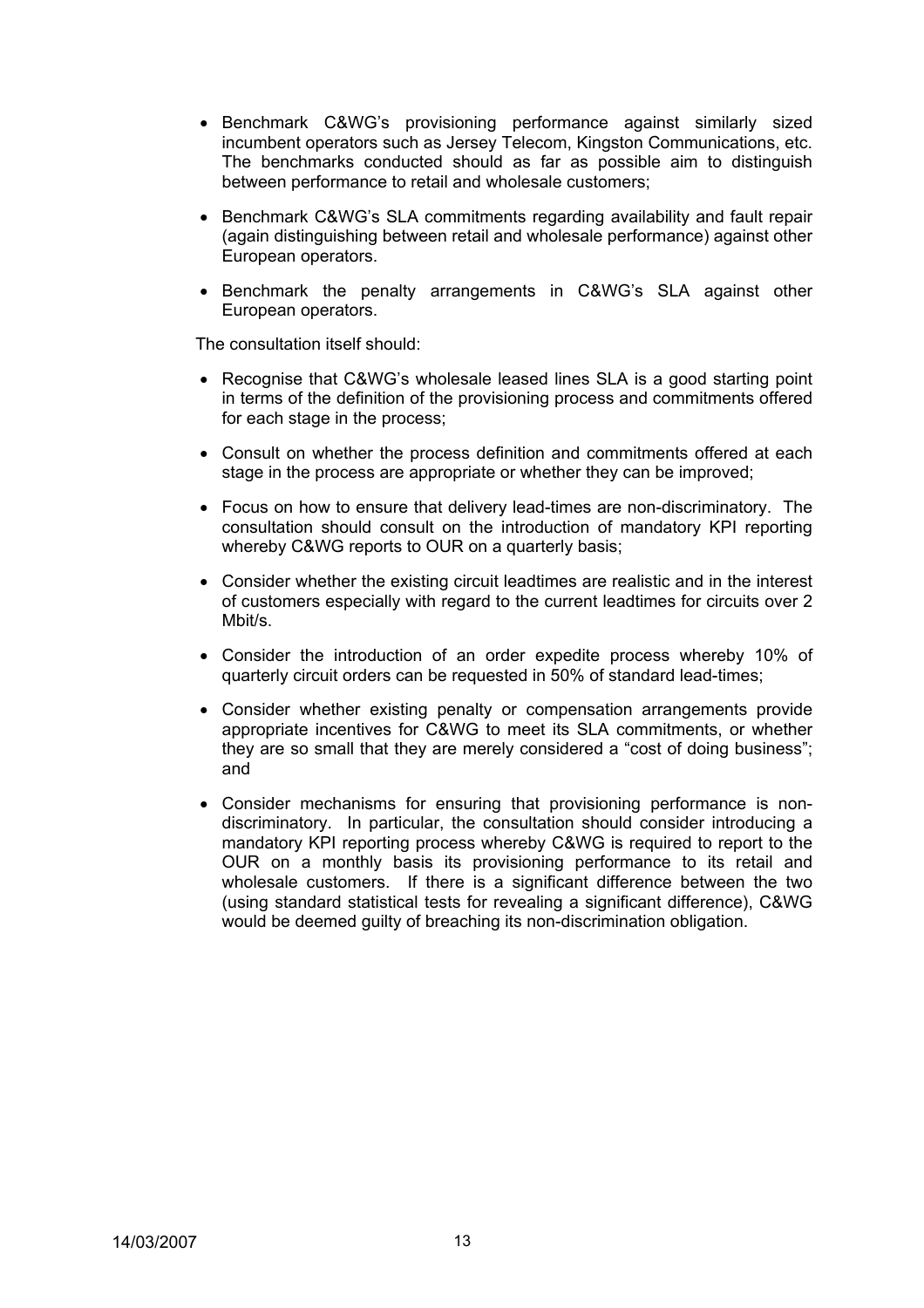## **5 PRODUCT ISSUES**

- 5.1 Wave requested the development of an on-island Guernsey 45Mbit/s private circuit in July 2006. Wave received a response on the  $5<sup>th</sup>$  of September 2006 stating that C&WG were planning to review the wholesale portfolio, however, no further information has been forthcoming since that time. There is concern that products available in the on-island portfolio will not match the off-island portfolio and there will be little incentive for C&WG to create such products in a cost plus environment.
- 5.2 We recommend that the OUR directs C&WG to provide similar on-island and offisland products in its wholesale portfolio as it includes in its retail portfolio. An example of the current inequitable product status is where C&WG provide a 45Mbit/s off-island leased line in both its off-island retail and wholesale portfolios but no on-island equivalent. It is essential that OLO's have access to equivalent wholesale on-island products as C&WG retail have in its off-island portfolio to allow them to compete to provide off-island circuits.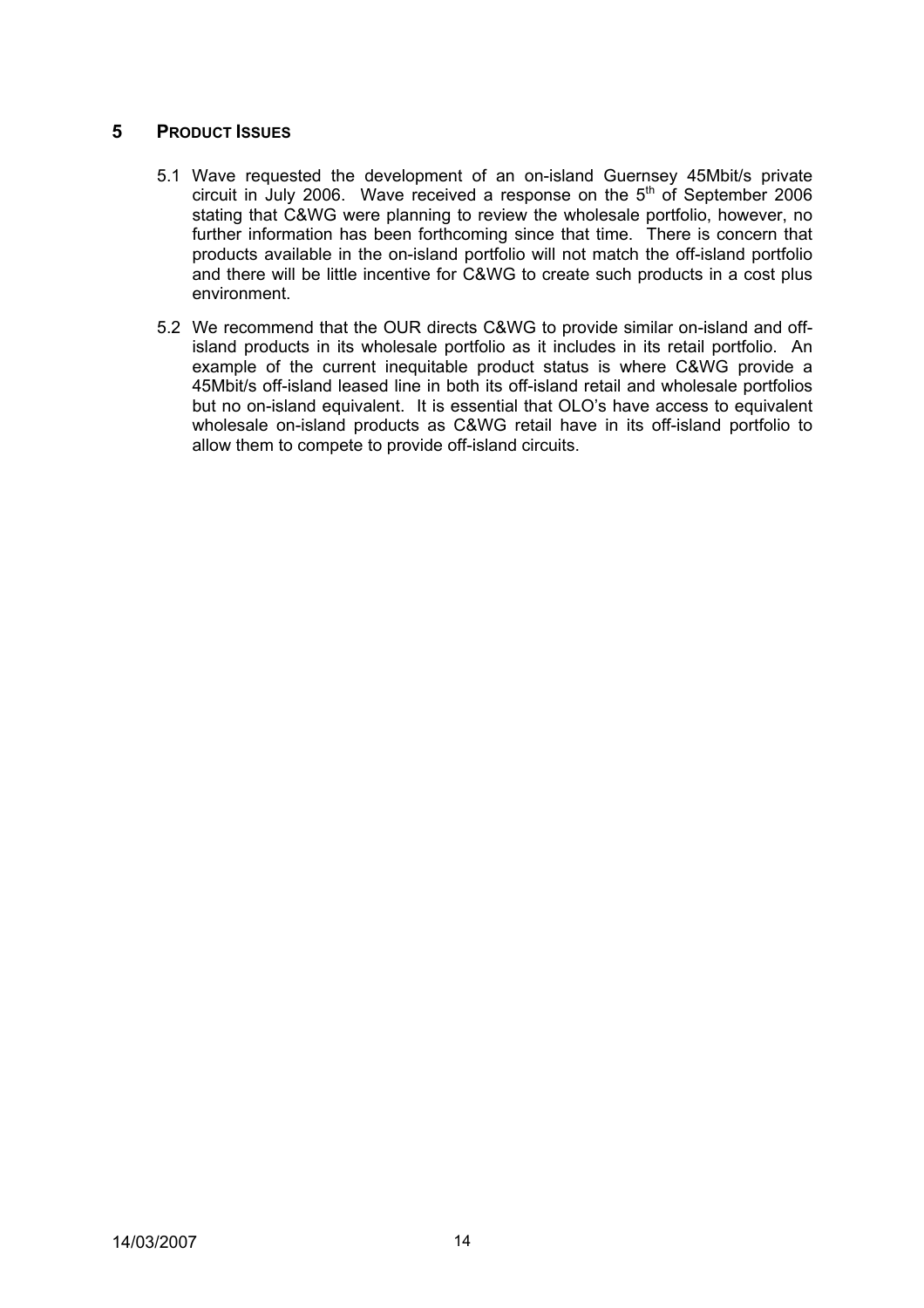## **6 ANSWERS TO QUESTIONS**

In this section we address the OUR's specific questions. Our views on many of the issues raised are included above but we reiterate them here for ease of reference.

## *Q1: Do respondents agree that the Retail Minus approach to setting wholesale prices for on-island leased lines is inappropriate in the Guernsey context and not in the interests of consumers and the market in the long term? If you disagree with this view please substantiate and justify your reasoning.*

Wave Telecom supports the OUR's review of leased lines, however, it has concerns that in the short term, a move to a different pricing model (such as from retail-minus to cost-plus) will disrupt the market. The reason for this view is that such a change would inevitably result in a significant revision to the entire portfolio in terms of pricing, product definition, service level agreements and terms and conditions which will tilt the competitive playing field further to the advantage of the incumbent during the transition period. Because of the number of variables involved, we believe that the pricing changes could be an interminably long process.

Instead, we argue that the OUR could concentrate on a few "quick win" issues, which will deliver short-term competitive improvements. In so doing, it will be able to address a large number of issues in the interim time before a move to a different pricing model. These "quick-win" issues are limited in number and in scope, can be implemented relatively rapidly and easily, and are explained in detail above.

## *Q2: Which if the two approaches, (i.e. a wholesale price cap – P0 adjustment or cost plus pricing) do respondents believe to be the appropriate approach to setting C&WG's wholesale on-island leased lines. Please provide your reasons for your view.*

See answer to Q1 above.

## *Q3. Do you agree that should C&WG's on-island wholesale leased line prices be subject to either a wholesale price cap or a cost plus pricing regime then its retail on-island leased lines should be removed from any future retail price control for C&WG? If you disagree please provide your reasonings.*

We agree that retail prices should be subject to only very minimal regulation. In general, regulation should conform to the over-riding principle that retail prices should only be regulated if wholesale measures to introduce competition are unavailable or cannot be introduced sufficiently quickly.

However, the OUR should be very careful to avoid the mistakes made by other European operators who, in deregulating retail markets have left themselves bereft of ex-ante measures to detect and prevent price squeeze. Therefore, at a minimum, C&WG should be required to continue to submit its retail prices to the OUR including all discounts/special offers.

## *Q4. Do you agree that C&WG's off-island wholesale leased line prices should continue to be subject to a "Retail Minus" price control? If you disagree please provide your reasoning.*

We agree with this approach.